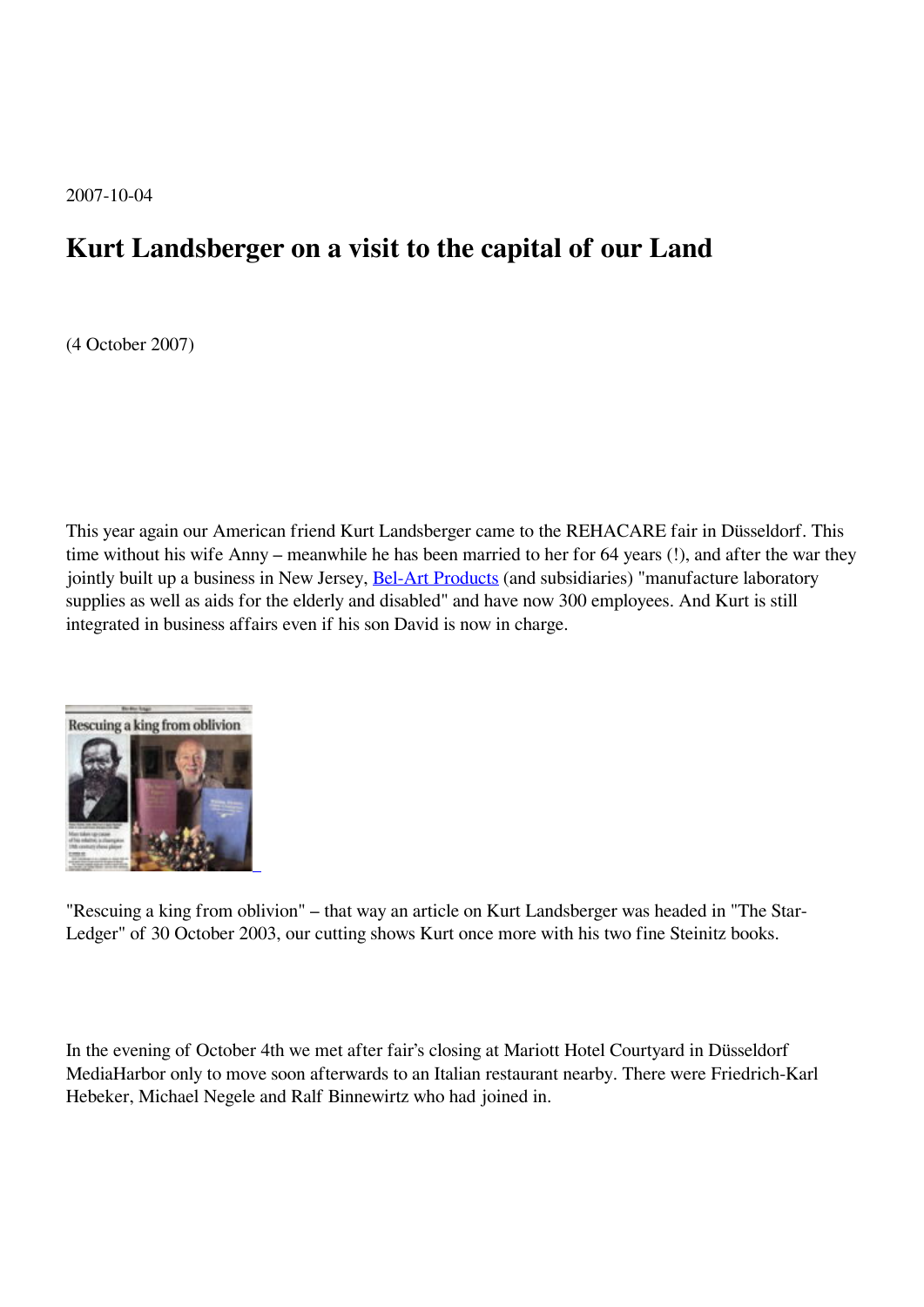

Evening meal in an Italian restaurant: Kurt

Landsberger, Michael Negele, Ralf Binnewirtz and Friedrich-Karl Hebeker

Kurt Landsberger also brought his latest work which he generously distributed to us. This time nothing about chess but about a period of American military history he was personally involved in – the reverse text reveals something more:





**KURT LANDSBERGER**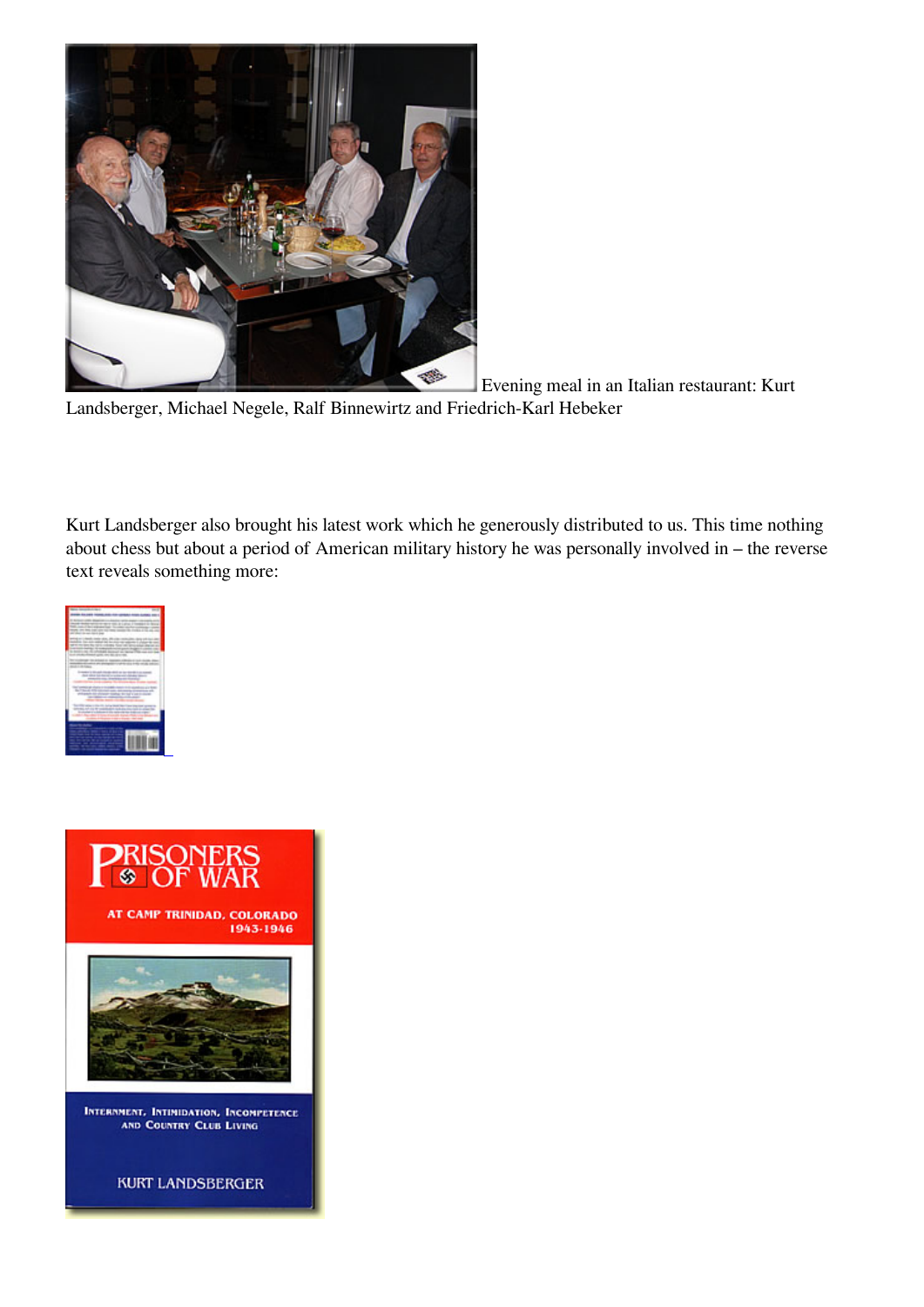

After the evening meal our small circle continued in the hotel lobby, here Ralf Binnewirtz and Friedrich-Karl Hebeker are mixed up in unfathomable chess matters.

Friedrich-Karl Hebeker, a mathematician from Düsseldorf is a member (and the secretary) of the Düsseldorf Chess Club 1854 and especially distinguished himself as the coauthor of the two club chronicles (published 2004 and 2006 respectively).



In the course of his chess research he has also intensively dealt with the life and the work of the Düsseldorfborn Ludwig Engels, the results of his research have been opened to the chess public by an article published 2006 in Kaissiber issue 25.